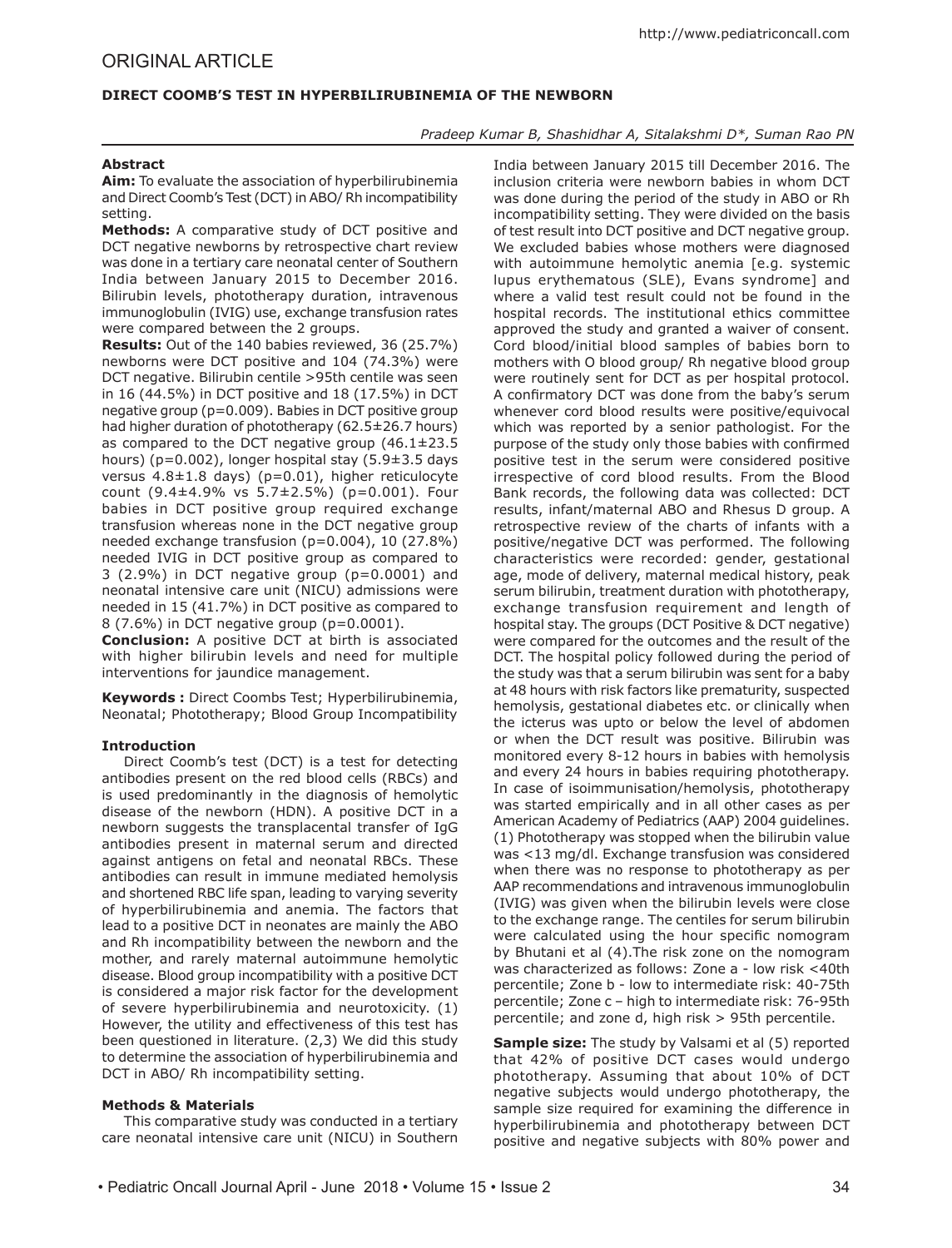| <b>Base line characteristics</b>                 | <b>DCT Positive (n=36)</b> | <b>DCT Negative (n=104)</b> |
|--------------------------------------------------|----------------------------|-----------------------------|
| Male                                             | 14 (42%)                   | 52 (50%)                    |
| Female                                           | 21 (58%)                   | 52 (50%)                    |
| Inborn                                           | 31 (86%)                   | 104 (100%)                  |
| Term                                             | 35 (97%)                   | 98 (94%)                    |
| Primigravida                                     | 17 (47%)                   | 52 (50%)                    |
| Previous Sibling death/IUD                       | 3(3%)                      | 9(9%)                       |
| Anti-D received                                  | $\overline{2}$             | 8                           |
| Mother's ICT positive                            |                            | 0                           |
| <b>Gestational Diabetes</b>                      | 3(8%)                      | 15 (14%)                    |
| Maternal Blood group O/ Baby's blood group A     | 16 (45%)                   | 35 (34%)                    |
| Maternal Blood group O/ Baby's blood group B     | 18 (50%)                   | 50 (48%)                    |
| Maternal blood group Rh-/ Baby's Blood group Rh+ | $2(5\%)$                   | 19 (18%)                    |

## **Table 1: Baseline characteristics of the two groups**

Note: IUD – intrauterine death, ICT – Indirect Coomb's test

# **Table 2a: Outcome parameters in both the groups**

| <b>Variable</b>                  | <b>DCT Positive (n=36)</b> | <b>DCT Negative (n=104)</b> | P value |
|----------------------------------|----------------------------|-----------------------------|---------|
| Peak Bilirubin (mg/dl)           | $13.5 \pm 5.1$             | $12 \pm 3.4$                | 0.06    |
| Peak of jaundice (hours of life) | $61 \pm 38.9$              | $64.3 \pm 24.2$             | 0.5     |
| Lowest PCV (%)                   | $43.2 \pm 8.6$             | $47.5 \pm 7$                | 0.14    |
| Duration of Phototherapy (hours) | $62.5 \pm 26.7$            | $46.1 \pm 23.5$             | 0.002   |
| Reticulocyte Count (%)           | $9.4 \pm 4.9$              | $5.7 \pm 2.5$               | 0.001   |
| Mean Hospital stay (days)        | $5.9 \pm 3.5$              | $4.8 \pm 1.8$               | 0.01    |

Note: PCV – packed cell volume,

## **Table 2b: Outcome parameters in both the groups**

| <b>Variable</b>                              | <b>DCT Positive (n=36)</b> | DCT Negative (n=104) | P value |
|----------------------------------------------|----------------------------|----------------------|---------|
| Exchange Transfusion                         | $4(11.1\%)$                |                      | 0.004   |
| <b>BIND</b>                                  | $1(2.8\%)$                 |                      | 0.25    |
| IVIG requirement                             | 10 (27.8%)                 | $3(2.9\%)$           | 0.0001  |
| NICU admission for intensive<br>phototherapy | 15 (41.7%)                 | $8(7.6\%)$           | 0.0001  |

Note: BIND – bilirubin neurological dysfunction, IVIG- intravenous immunoglobulin

5% level of significance was 28 in each group. The power of the study was increased by recruiting about 3 times this number in the control group.

**Statistical analysis** was performed using the t test for continuous data, and Fisher's exact test or the chisquare test for categorical data as appropriate. Data were analyzed with the SPSS.20 software and a p value of 0.05 or less was considered statistically significant.

## **Results**

We analyzed 140 babies during the study period of 2 years. Thirty- six (25.7%) newborns were in DCT positive group and 104 (74.3%) in DCT negative group. Baseline characteristics of both the groups are depicted in Table 1. The baseline variables were

comparable in each group. Bilirubin centile <40th was seen in 8 (22.2%) of the DCT positive and 24 (23%) of the DCT negative group, centile between 41-75th was seen in 7 (19.4%) in DCT positive and 34 (32.6%) in DCT negative, centile between 76-95th was seen in 5 (13.9%) in DCT positive and 28 (26.9%) in DCT negative and >95th centile was seen in 16 (44.5%) in DCT positive and 18 (17.5%) in DCT negative group (p=0.009). Other outcome parameters in both the groups are depicted in Table 2a and 2b.

#### **Discussion**

In our study, a positive DCT was associated with a higher risk of developing significant jaundice (>95th centile for the age) which in turn resulted in greater need for interventions (phototherapy, NICU admissions,